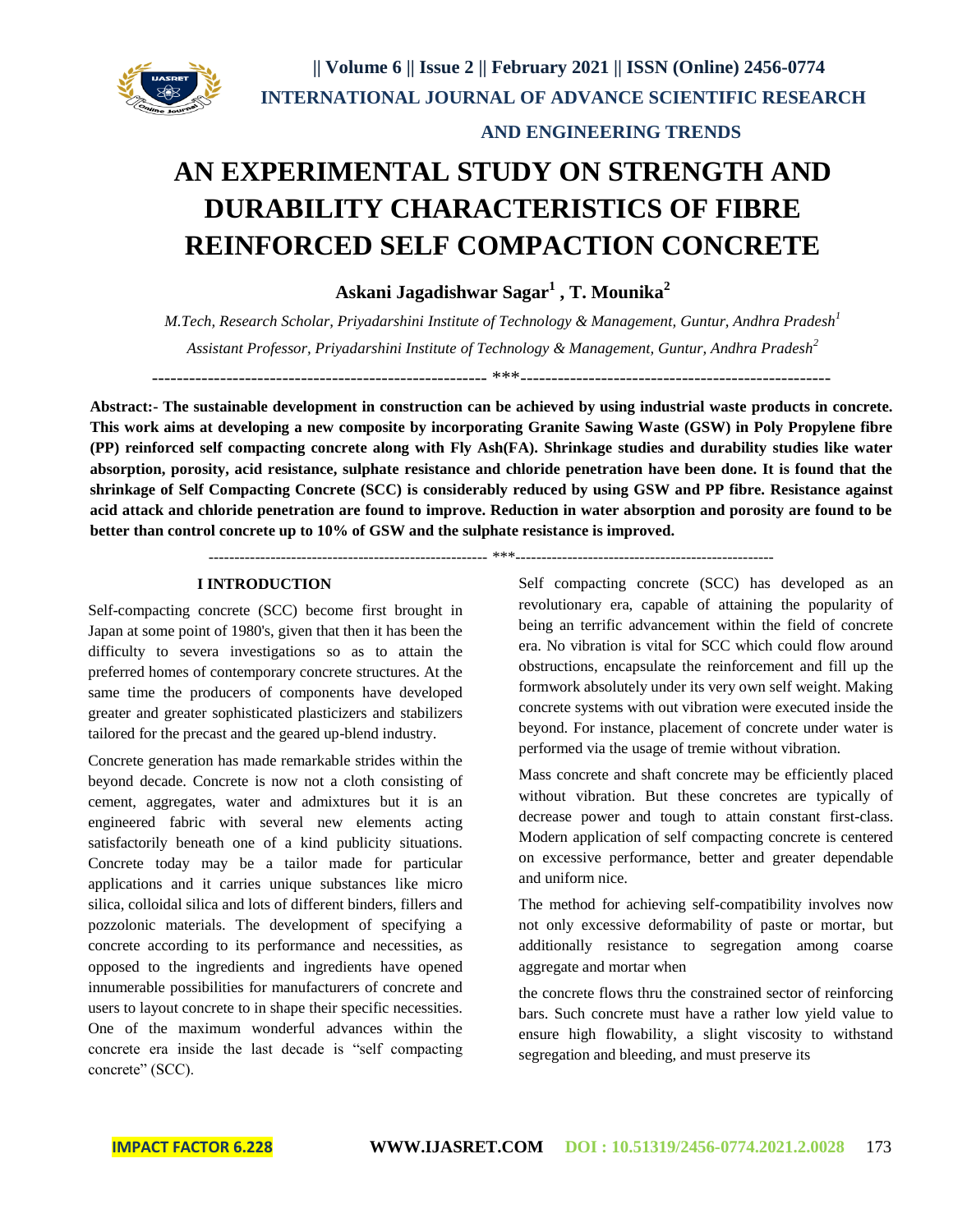

homogeneity all through transportation, setting and curing to ensure adequate structural overall performance and long time sturdiness. The a hit improvement of SCC should ensure a good stability among deformability and stability.

The Self compacting concrete is typically categorized in to a few different sorts based at the composition of the mortar

1. **Powder –type SCC:** This mix achieves the fluidity requirement via the reduction of the coarse mixture quantity and the use of High Range Water Reducer (HRWR). The balance comes from a low water to cement ratio with excessive sand to stick ratio, i.E., massive amount of firstrate aggregates are essential to resist segregation in the mix.

2. **Stabilizer or Viscosity agent –type SCC:** In VMA – kind SCC, the fines content material may be in variety required for conventional vibrated concrete, but the required viscosity to inhibit segregation is ensured with the aid of the usage of a viscosity enhancing admixture(VMA). This blend uses a high water to cement ratio with little to no HRWR to acquire the fluidity requirements, bearing in mind a slight volume of coarse mixture, whilst the steadiness is performed via the use of VMA and mild sand to stick ratios.

3. **Combination – type:** This mix is received with the aid of including a small quantity of stabilizer to the powder type SCC to stability the moisture fluctuations.

At ordinary mixing or putting situations, the ionic interaction of the viscosity modifier offers the homogeneity of the mix and prevents segregation. The stability among the yield strain and the plastic viscosity is the important thing to the proper SCC rheology. Hence some of factors ought to be considered whilst designing SCC.

Following are the essential requirements to develop self co mpacting concrete.

- 1. Limited aggregate content
- 2. Low water-powder ratio
- 3. Use of superplasticizer

### **ADVANTAGES OF SCC**

- > Faster and greater green placement of sparkling concrete is achieved. Total concreting time is reduced.
- $\triangleright$  SCC may be very nicely applicable for unique and technically demanding structures consisting of tunnel linings, as the possibility to compact the concrete is limited in the closed area among formwork and rock.
- $\triangleright$  SCC can be used to create structural and architectural shapes and surface finishes now not manageable with traditional concrete.
- $\triangleright$  It ensures higher pleasant of in-situ pile basis.
- $\triangleright$  Noise stage on creation website online is reduced as a result of not the use of a vibration system. Thus the number of running hours on the development web page can be increased and the night time shift in urban zones is enabled.
- $\triangleright$  SCC yields homogeneous concrete in conditions in which the castings are tough due to congested reinforcement, difficult get right of entry to ect.
- Good bond between concrete and reinforcement is obtained, even in congested reinforcement
- $\triangleright$  SCC indicates a very good filling capacity particularly round reinforcement and resistance to segregati.
- $\triangleright$  Required quantity of employees on creation site may be minimized as well as theenergy consumption.
- $\triangleright$  Safer and healthier working environment is obtained.
- $\triangleright$  Eliminates troubles with blood move leading to "white" fingers" due to compacting device, hence referred to as a wholesome concrete.
- Possibility for utilization of "dusts", which can be presently waste merchandise having no sensible packages and which might be pricey to dispose off.
- $\triangleright$  Shortens the development time via accelerating creation method, mainly in precast industry.
- $\triangleright$  Its ease of placement improves the productiveness and the price saving via reduced device and labor equipment.
- $\triangleright$  High fine of concrete floor finish is acquired with no need for subsequent restore and with a higher very last look of concrete floor, smooth wall surface and flat floor surfaces that want no in addition completing.
- $\triangleright$  The excessive resistance to outside segregation and the mixture"s self-compacting capability permit the elimination of macro defects, air bubbles and honeycombs which lead to progressed mechanical overall performance.
- $\triangleright$  Improved sturdiness of systems is completed

### **DISADVANTAGES OF SCC**

Production of SCC calls for more experience and care than the conventional vibratedconcrete. Since an uncontrolled variant of even 1% moisture content material within the first-classcombination will have a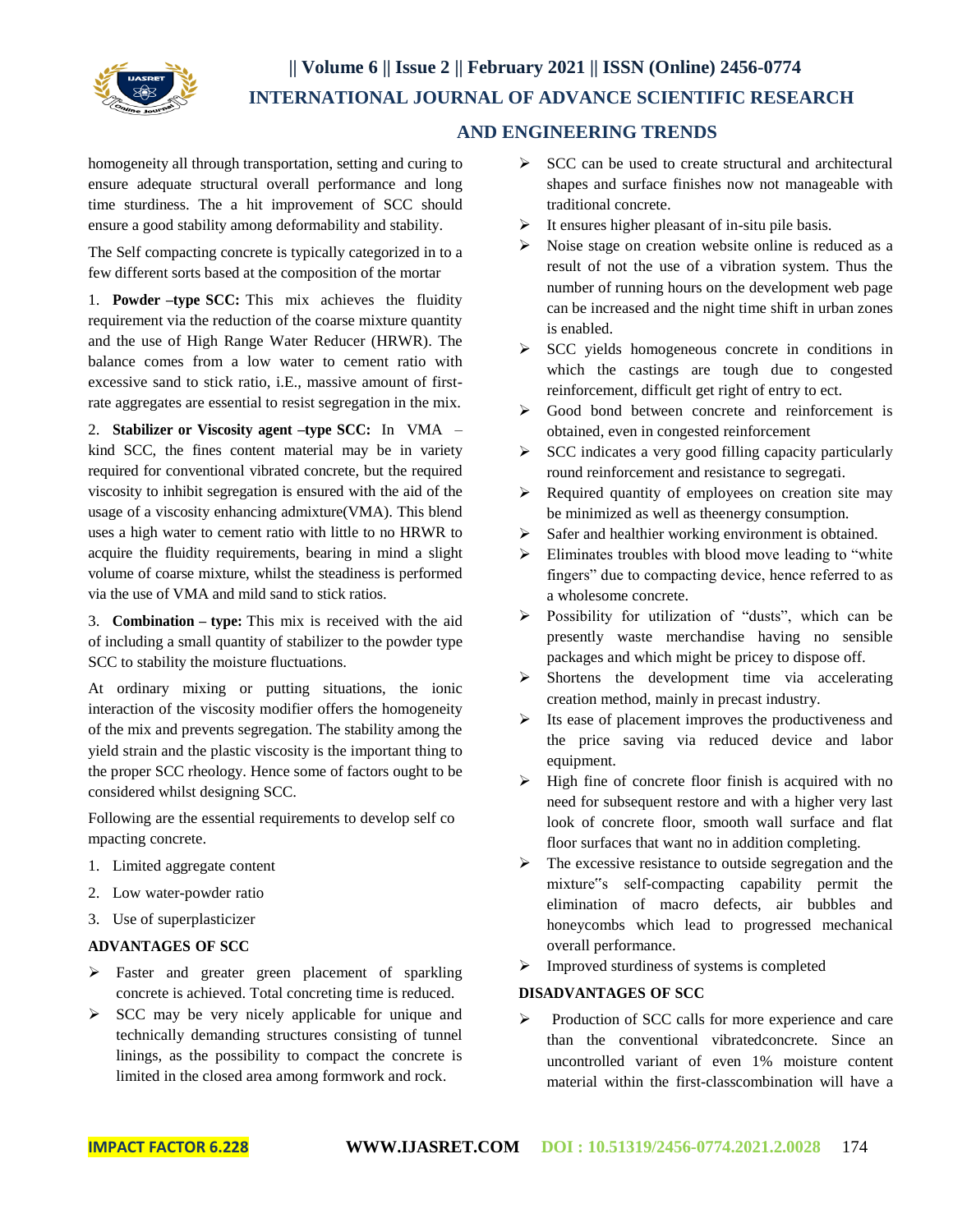

miles larger impact on the rheology of SCC at very low water cement ratio.

- Formwork should be designed to face up to fluid concrete stress to be able to be better than normal concrete.
- $\triangleright$  Full capacity mixer of self-compacting concrete may not be possible due to capability spillage along the road, generating environmental and infection risks.
- $\triangleright$  The development of a SCC calls for a massive range of a tribulation batches. In addition to the laboratory trial batches, area size trial batches should be used to simulate the standard manufacturing situations. Once a promising mixture has been set up, similarly laboratory trial batches are required to quantify the characteristics of the aggregate.

### **OBJECTIVES OF THIS STUDY**

- An attempt has been made to produce M40 grade selfcompacting concrete the use of the Nan Su mix design manner.
- $\triangleright$  To look at the float characteristics of SCC withwaste plastic fibres of element ratio 50 with extent fraction zero%, 0.25%, 0.5%, zero.Seventy five%, 1%, 1.1%, 1.2% & 1.3% by using weight of cement.
- $\triangleright$  To determine the compressive energy and flexural strength of SCC with and without plastic fibres with extent fraction 0%, 0.25%, 0.Five%, 0.Seventy five%, 1%, 1.1%, 1.2% & 1.3% by weight of cement after 28 day water curing.
- $\triangleright$  To decide the effect strength of SCC with and with out plastic fibres with quantity fraction zero%, 0.25%, 0.5%, zero.Seventy five%, 1%, 1.1%, 1.2% & 1.3% by using weight of cement after 28 day water curing by means of drop ball approach.
- $\triangleright$  To decide the sturdiness traits particularly effect energy, flextural power of SCC with and without plastic fibers, with volume fraction zero%, 0.25%, 0.5%, zero.75%, 1%, 1.1%, 1.2% & 1.3% by means of weight of cement while immersed in sulphuric acid with a pH 2 for 30, 60 & ninety days.

#### **II LITERATURE SURVEY**

#### **Kazumasa Ozawa (1989)**

Completed the primary prototype of self compacting concrete the use of materials already in the marketplace. By the use of different varieties of outstanding plasticizers, he

studied the workability of concrete and evolved a concrete, which become extra attainable. It turned into appropriate for fast placement and had a excellent permeability. Ozawa (1989) executed experiments by using focusing at the have an effect on of mineral admixtures, like fly ash and blast furnace slag, at the flowing capacity and segregation resistance of self-compacting concrete. He discovered out that the flowing capacity of the concrete advanced remarkably whilst Portland cement become partially replaced with fly ash and blast furnace slag. After attempting exclusive proportions of admixtures, he concluded that 10-20% of fly ash and 25-45% of slag cement, by using mass, confirmed the quality flowing capacity and strength traits.

#### **Nan Su, Kung-Chung Hsu, His-Wen Chai (2001)**

They proposed a comparatively better mix design approach for self-compacting concrete (SCC), that ensured better flowability, self-compacting capacity and other favored SCC houses. The paste of binders is filled into the mixture voids after figuring out the amount of aggregates required. Thus by way of using appropriate cloth residences the amount of aggregates, binders and mixing water, as well as type and dosage of superplasticizer (SP) for use ardetermined. Fresh residences like Slump float, V-funnel, L-drift, U-container and compressive electricity tests had been achieved correctly to find out the overall performance of produced high pleasant SCC. The approach is more easy while compared to the technique evolved via the Japanese Ready-Mixed Concrete Association, because it is easy for implementation, simple, less time-ingesting, saves fee and calls for a smaller amount of binders.

#### **Hajime Okamura and Masahiro Ouchi (2003)**

The most important intention is to establish a rational blendlayout technique. Self- compactability checking out techniques have been achieved from the view point to make self-compacting concrete a widespread concrete There are 3 goals for self-compactability exams relating to realistic functions.

Test (1): To check whether or no longer the concrete is selfcompactable for the shape

Test (2): To adjust the mix share when self-compactability is not sufficient

Test (three): To symbolize materials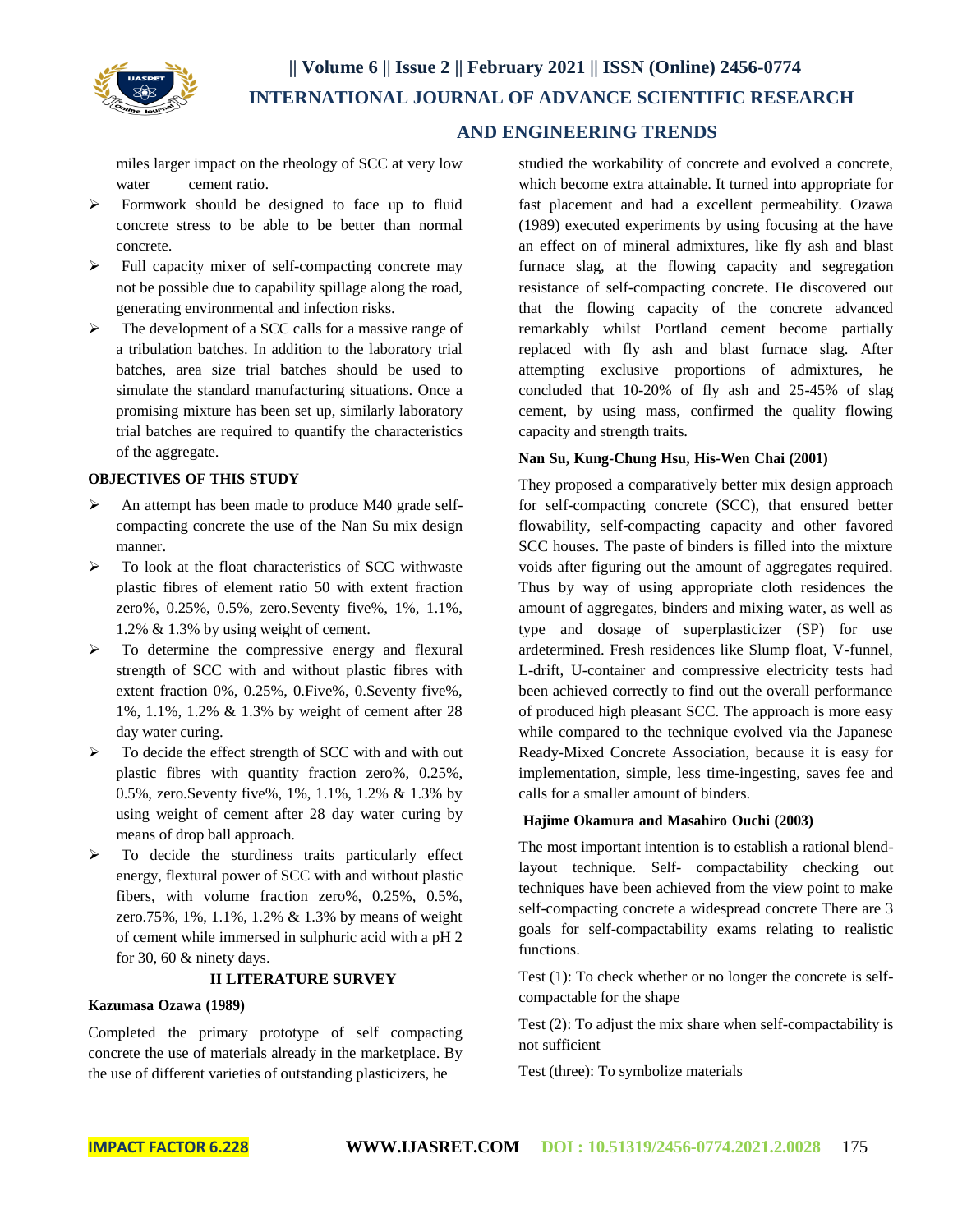

For conducting Test (1) U-drift take a look at or Box take a look at is recommended. The U-waft test changed into advanced with the aid of the Taisei Group (Hayakawa 1993). In this test, the degree of compactability can be indicated via the peak that the concrete reaches after flowing thru an impediment. Concrete with a filling peak of over 30mm may be judged as self-compacting. The Box-check is more suitable for detecting concrete with higher possibility of segregation among coarse combination and mortar. If the concrete is judged to be having inadequate selfcompactability via test (1), the reason has to be detected quantitatively so that the mixture percentage may be adjusted. Slump-go with the flow and funnel assessments were proposed for checking out deformability and viscosity, respectively. Flow and funnel checks for mortar or paste had been proposed to represent materials utilized in self compacting concrete, e.G. Powder material, sand, and terrific-plasticizer. Testing strategies for the mortar residences had been all so proposed and the indices for deformability and viscosity.

#### **Narayana P.S.S, SrinivasaRao. P, Swami.B.L.P(2004)**

The development in 28 days compressive electricity is 20% greater with 5% addition of micro silica compared with 0% addition. With the addition of micro silica the resistance of concrete to the assault of acids and sulphates advanced. The percent of weight loss could be less at 20% addition of micro silica, while immersed in H2SO4,HCl and Na2SO4.

#### **H.J.H. Brouwers, H.J. Radix(2005)**

The important goal factor in their evaluation is the packing theory. The Japanese Method uses the packed densities of gravel and sand in my opinion, in the Chinese Method the packing of those aggregates is considered integrally. The higher the packing, the greater water is available to act as lubricant for the solids, and higher the fluidity. The foremost consideration of the Chinese Method is that voids present in free aggregate are packed with paste and that the packing of the aggregate is minimized. This is achieved by using using more sand and less gravel. In the Chinese Method the void discount is expressed with the help of Packing Factor (PF). ThePF represents the plain density of combination in kingdom of packing in SCC as compared with the plain density of loosely packed aggregate.

## **ParatibhaAggarwal, RafatSiddique, Surinder, M Gupta,**

#### **YogeshAggarwal (2008)**

They presented an experimental technique for the design of self-compacting concrete mixes. In this paper rational mix layout technique is taken. The required water /powder ratio is decided by means of conducting some of trials. One of the restrictions of SCC is that there's no hooked up mix layout procedure but. Self- Compacting Concrete is characterized with the aid of filling capacity, passing potential and resistance to segregation. Many extraordinary techniques have been advanced to represent the homes of SCC. No unmarried technique has been found until date, which characterizes all of the relevant workability factors, and as a result, every blend has been tested through a couple of check method for the one of a kind workability parameters.SCC may be evolved with out the usage of VMA as become carried out on this observe. According to the manner adopted on thispaper, the trials had been started at 50 percentage extent of overall concrete as content material of coarse aggregates and 40 percent through quantity of mortar in concrete as contents of high-quality aggregates and variant in w/p ratio and extremely good plasticizer turned into achieved to acquire SCC mixes. In case of further trials, the coarse combination content and fine combination content material had been numerous with in addition variation in water/cement ratio. Similarly, oneof-a-kind trials were carried out till blend characterizing all the residences of SCC turned into received.

#### **Krishna Rao B, Ravindra V (2010)**

It is located that once fly ash became used (that's anticipated to boom water necessities of concrete mixture) the easy surface traits and round form of the fly ash enhance the workability traits of concrete mixtures and comparable workability properties have been done via a smaller water powder ratio. Using fly ash in better extent decrease the water call for of SCC aggregate for similar workability measures. The metal fibers affected the clean concrete aggregate. The addition of metallic fibers did no longer affect the water requirements of the combination for the equal workability. At higher values of fiber content material, in reality a discount in closing load has been observed. This can be due to the insufficient matrix across the fibers for transfer of strain from concrete to fibers thru bond.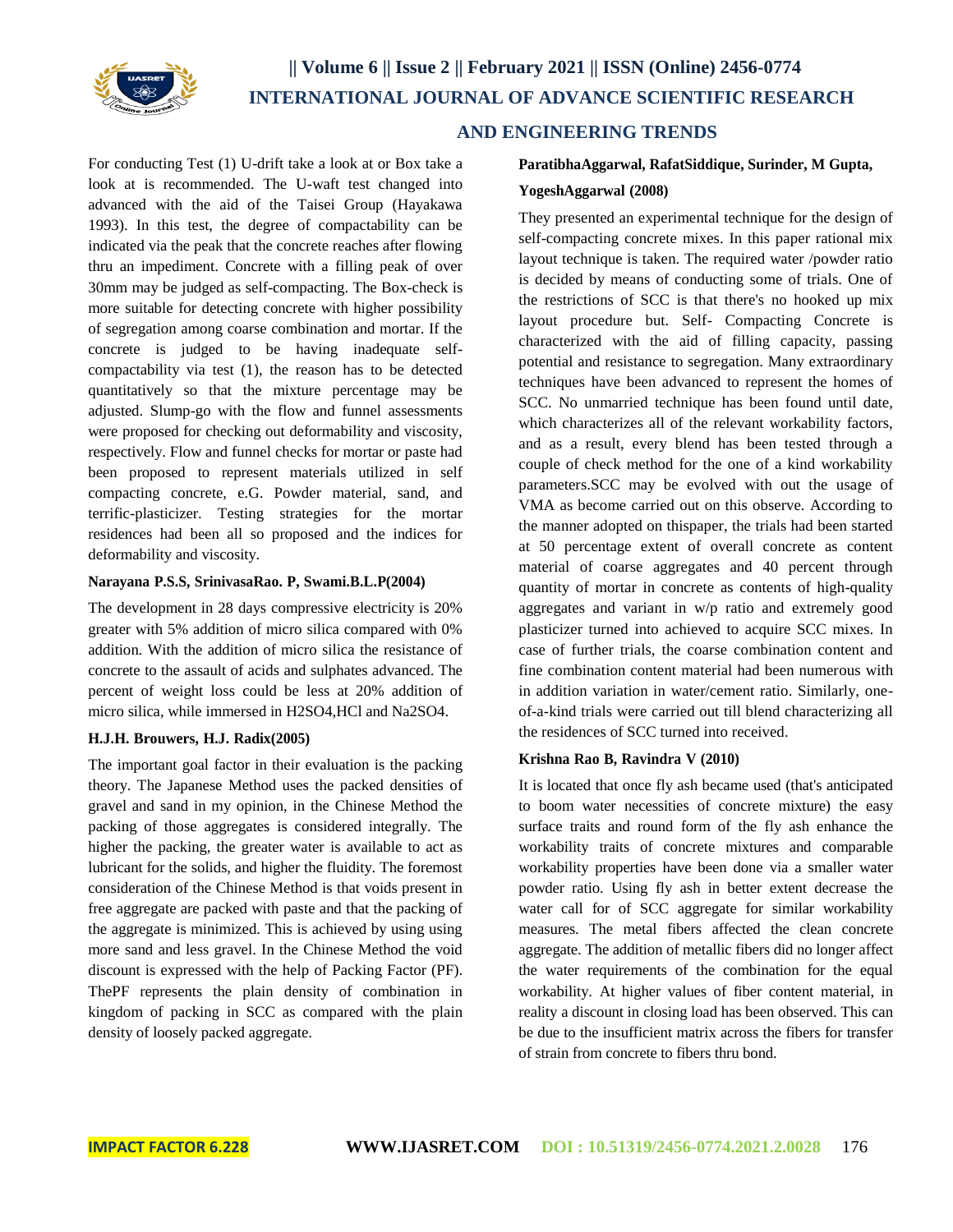

#### **Noratan M.D, HanizamAwang (2011)**

The mix layout was primarily based on the rational technique wherein solid parts had been fixedwhile water and superplasticizer contents were adjusted to provide most advantageous viscosity and flowability. All mixes were designed to acquire hunch glide with conformity standards  $\geq$ 520mm and  $\leq$  700mm. Test results display that 15% alternative of cement the usage of raw rice husk ash produced grade 40 concrete. When debris show off large specific area, huge amount of water is absorbed on the particles" floor resulting in much less water to be had to lubricate and to disperse the debris. This phenomenon produces poor effect on flowability of sparkling SCC. In order to increase flowability even as with out reducing the viscosity excessively that could purpose segregation of coarse mixture, water is brought to the mix.

#### **Kandasamy R, Murugesan (2012)**

The Japanese approach of self compacting concrete blend design became accompanied. The have an effect on of addition of polythene (home waste polythene bags) fibers at a dosage of 0.Five% by way of weight of cement is studied. Here the writer has made a comparative examine between fibre bolstered concrete and self compacting concrete the use of plastic fibres by means of taking the plain cement concrete because the bench mark. The research had been performed on a M20 mix and tested the compressive electricity, flexural electricity and break up tensile strength. The addition of fibers in SCC do no longer make a contribution a lot to improvement inside the compressive strength compared to FRC. But within the case of break up tensile energy and flexural strength of fiber reinforced self compacting concrete is better compared to fiber strengthened concrete or plain concrete.

#### **Slamet widodo (2012)**

Concrete mixes have been organized containing 0%, 0.05%, zero.1% & zero.15% of polypropylene fibres measured through fibers volume in concrete volume. Drop – weight check changed into carried out the use of ACI 544 Committee recommendation to decide the impact resistance of 15cm diameter and 30cm length concrete specimens. The blows were brought thru a four.45kg hammer falling continually from 457mm peak, which stood at the middle of the top floor of the disc. The effect resistance of the concrete specimen examined after 28 days of water curing. The

quantity of blows required for the first crack and failure is mentioned.

#### **III METHODOLOGY**

#### **MIX DESIGN**

The Mix design may be defined because the method of choosing suitable elements of concrete like cement, sand, coarse combination and water and to optimize their relative proportions to meet the necessities of layout. That is, it complies with the specifications of structural electricity required, and the durability requirements within the environment in which it's miles used which additionally meets the workability necessities. That is it have to be capable of being mixed, transported and compacted sufficiently and efficiently as feasible and be low cost

with out sacrificing the above necessities.

One of the considerable barriers in adopting self compacting concrete in India is the loss of availability of appropriate mixture proportioning methods. SCC requires a few unique considerations in aggregate proportioning, given that the required flowing ability can not be done by way of just growing the water content of the mixture. In the aggregate proportioning of SCC the portions to be determined are air, water, cement, filler, first-rate and coarse mixture aside from the dosages of superplasicizer and viscosity modifying agent. All the aggregate proportioning techniques given below contain trial castings and corrections.

### **MIX DESIGN METHODS FOR SCC**

In 1993, Okamura proposed a mix design approach for SCC. His essential concept was to conduct first the take a look at on paste and mortar that allows you to study the properties and compatibility of superplasticizer, cement, exceptional aggregates and pozzolanic substances, then accompanied with the aid of the trial mix of SCC. The most important benefit of this technique is that it avoids having to repeat the identical type of best manage take a look at on concrete, which consumes each time and labour. However, the drawbacks of Okamura"s method are that: It calls for exceptional manipulate of paste and mortar previous to SCC mixing, even as many equipped- mix concrete producers do now not have the essential facilities for undertaking such tests.

The mix design approach and techniques are too complicated for sensible implementation.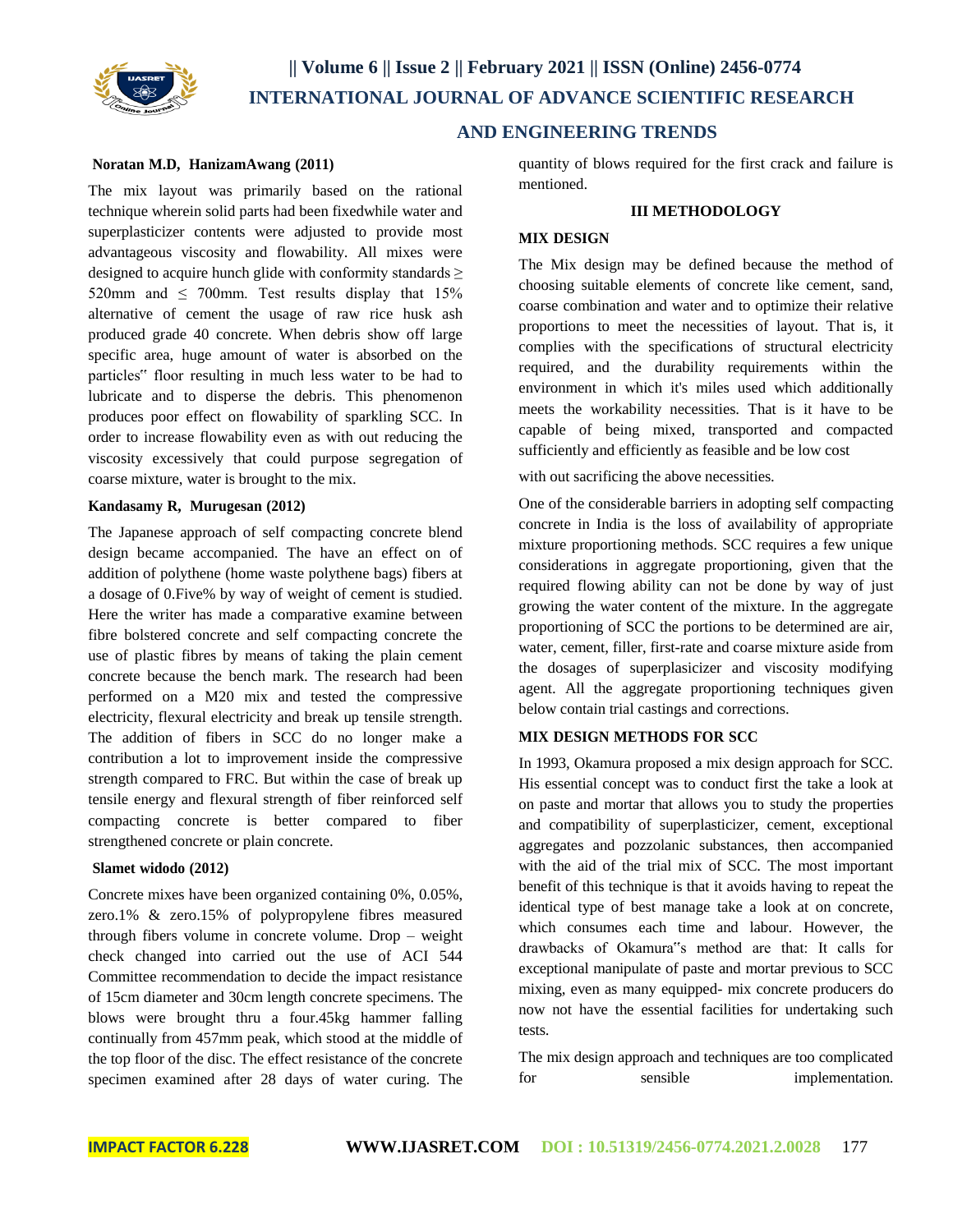

## **AND ENGINEERING TRENDS**

Different mix design methods available for selfcompacting concrete are:

- 1. The Japanese Method.
- 2. Sedran et al Method.
- 3. Method proposed by Gomes, RavindraGettu et al.
- 4. Nan-Su et al Method.
- 5. Method proposed by JagadishVengala .
- 6. European practice and specifications

In the present take a look at, the combination share turned into decided by Nan Su approach of mix design and excellent tuned by using using distinct tips to get the mix with the required clean and hardened residences.

The essential attention of Nan Su method is to fill the paste of binders into voids of the combination framework pilled loosely. When surface-dry coarse and nice aggregates are loosely stacked collectively, friction and voids exist between them. Lubrication occurs, when water and binders are added to the aggregates, for that reason, making the pile of aggregates greater compact.

Usually the volume ratio of mixture after lubrication and compaction in SCC is about fifty nine- 68%. In this look at, the packing component (PF) of mixture is described because the ratio of mass of combination of tightly packed nation in SCC to that of loosely packed nation. Clearly, PF influences the content of aggregates in SCC. A higher PF fee might suggest a extra quantity of coarse and great aggregates used, for this reason reducing the content material of binders in SCC. Consequently, its flowability, self-compacting capability and compressive power will be reduced. On the alternative hand, a low PF cost would imply accelerated dry shrinkage of concrete. As a result greater binders are required, consequently elevating the cost of materials. In addition, extra binders used might also affect the workability and sturdiness of SCC. Therefore, it's miles critical to pick out the top-quality PF value in the blend design technique so one can meet the requirements for SCC residences, and on the identical time taking financial feasibility into attention.

**3.3.2 Mix design procedure to fabricate SCC by Nan-Su method.**

#### STEP 1: **Calculation of coarse and fine aggregate contents.**

The content of fine and coarse aggregate can be cal culated from the following

equations:

 $Wg = PF x WgL (1 - S/a)$ 

 $Ws = PF x WsL x S/a$ 

Where, Wg

: Content of coarse aggregate in SCC  $(\text{kg/m}^3)$ 

```
Ws : Content of fine aggregate in SCC (\text{kg/m}^3)
```
WgL

: Unit volume mass of loosely piled saturated s urface-dry coarse aggregate inair  $\frac{3}{2}$ 

WsL

: Unit volume mass of loosely piled saturated su rface-dry fine aggregate in air $(kg/m^3)$ 

PF

: The ratio of mass of aggregates of tightly packed state in SCC to that of loosely

packed state in air

S/a

: Volume ratio of fine aggregates to tot al aggregates, which ranges from 50% to

58%

#### STEP 2: **Calculation of cement contents.**

To secure good flowability and segregation resistance, the content of binders should not

be too low. According to the "Guide to Construction of Hi gh Flowing Concrete," the minimum

amount of cement to be used for producing normal concr ete and the high durability concrete are

270 and 290 kg/m<sup>3</sup> respectively. However, too much cem ent used will increase the drying

shrinkage of SCC.

$$
C = fc x 7
$$

Where, C : Cement content  $\left(\frac{1}{2}m^3\right)$ 

fc

: Design compressive strength

(MPa)

STEP 3: **Calculation of mixing water content required by c ement.**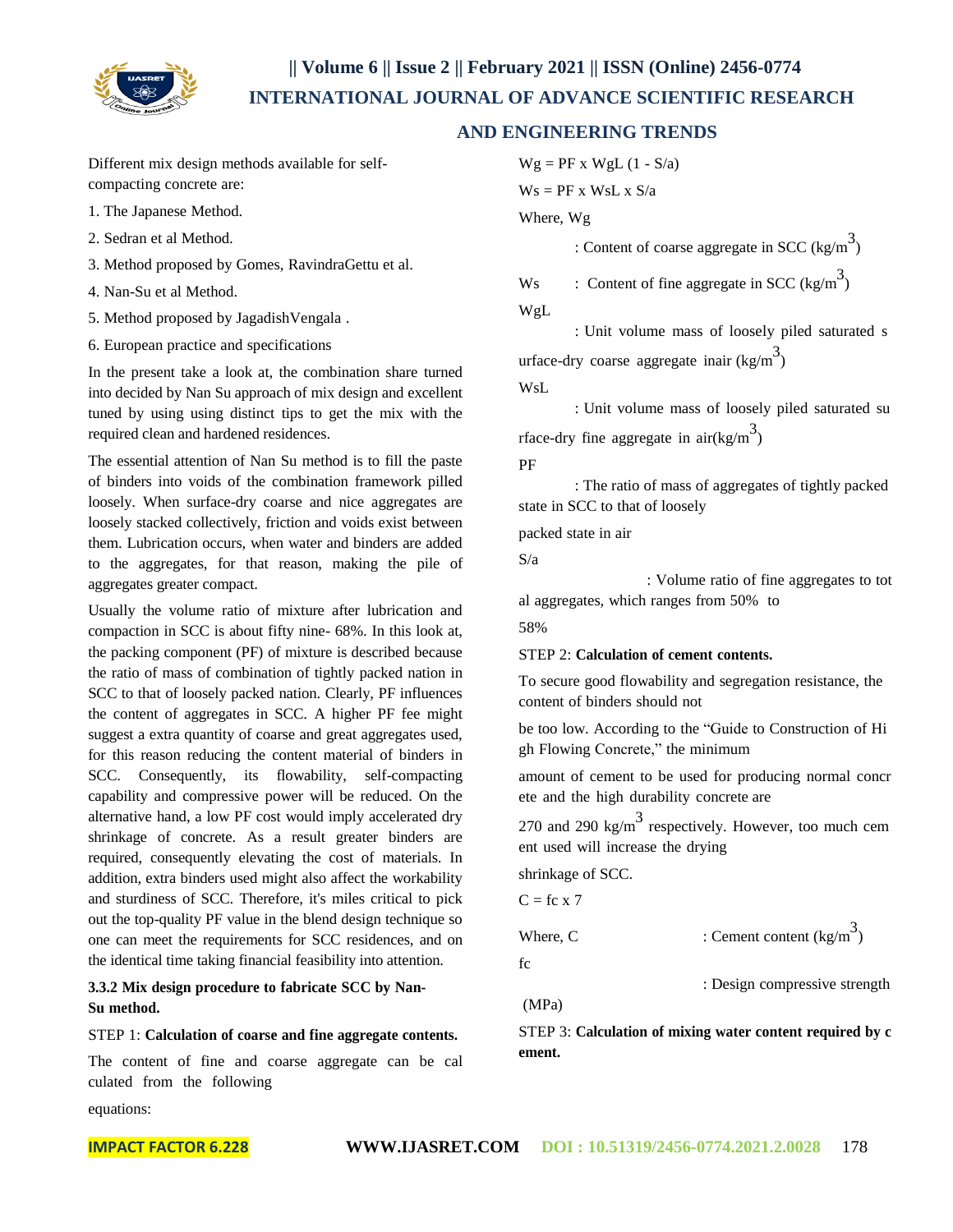

## **AND ENGINEERING TRENDS**

|                                        | The relationship between compressive strength and water-<br>cement ratio of SCC is similar to that    | <b>W<sub>s</sub></b><br>: Content of fine aggregate in                      |                                                |  |  |  |
|----------------------------------------|-------------------------------------------------------------------------------------------------------|-----------------------------------------------------------------------------|------------------------------------------------|--|--|--|
|                                        | of normal concrete. The content of mixing water required b                                            | SCC $\left(\frac{kg}{m^3}\right)$                                           |                                                |  |  |  |
| y cement can then be obtained using    |                                                                                                       | Wwc : Content of mixing water content required by ceme                      |                                                |  |  |  |
| the equation:                          |                                                                                                       | nt $\left(\frac{kg}{m}^3\right)$                                            |                                                |  |  |  |
| $Wwc = (W/C) C$                        |                                                                                                       |                                                                             |                                                |  |  |  |
|                                        | Where, Wwc : Content of mixing water content required b                                               | C                                                                           | : Cement content $\left(\frac{kg}{m}^3\right)$ |  |  |  |
| y cement $\left(\frac{kg}{m^3}\right)$ |                                                                                                       | Va                                                                          | : Air content in SCC (%)                       |  |  |  |
| W/C                                    |                                                                                                       | Gg                                                                          |                                                |  |  |  |
|                                        | : The water / cement ratio by                                                                         | gregate                                                                     | : Specific gravity of coarse ag                |  |  |  |
| weight, which can be determined by     |                                                                                                       | Gs                                                                          |                                                |  |  |  |
| compressive strength                   |                                                                                                       |                                                                             | : Specific gravity of fine aggr                |  |  |  |
| $\overline{C}$                         | : Cement content $\left(\frac{kg}{m}\right)^3$                                                        | egate                                                                       |                                                |  |  |  |
|                                        | STEP 4: Calculation of GGBS contents.                                                                 | Gc                                                                          | : Specific gravity of cement                   |  |  |  |
|                                        | Large amounts of powdery materials are added to SCC t                                                 | Gw                                                                          | : Specific gravity of water                    |  |  |  |
| o increase flowability and to          |                                                                                                       | <b>GB</b>                                                                   | : Specific gravity of GGBS                     |  |  |  |
| facilitate self-                       |                                                                                                       | W/S                                                                         |                                                |  |  |  |
|                                        | compacting. However, an excess amount of cement adde                                                  |                                                                             | : Ratio of water/ GGBS by we                   |  |  |  |
| d will greatly increase                |                                                                                                       | ight                                                                        |                                                |  |  |  |
|                                        | the cost of materials and dry shrinkage. More over its slum                                           | <b>WB</b>                                                                   |                                                |  |  |  |
|                                        | p loss would become greater, and its                                                                  |                                                                             | : Total amount of GGBS in S                    |  |  |  |
|                                        | compressive strength will be higher than required in the d<br>esign. In view of this, the proposed    | CC $\left(\frac{kg}{m}\right)^3$                                            |                                                |  |  |  |
|                                        | mix design method utilizes the appropriate cement con                                                 | STEP 5: Determine the mixing water content required for                     |                                                |  |  |  |
|                                        | tent and w/c to meet the required                                                                     | <b>GGBS</b>                                                                 |                                                |  |  |  |
|                                        | strength. To obtain the required properties, such as segregat                                         | The mixing water content required for GGBS is calculated<br>by the equation |                                                |  |  |  |
| ion resistance, pozzolanic materials,  |                                                                                                       | $WwB = (W/C) WB$                                                            |                                                |  |  |  |
|                                        | like fly ash or ground granulated blast-<br>furnace slag are used to increase the content of binders. | Where, WwB : Water content required for GGBS                                |                                                |  |  |  |
|                                        |                                                                                                       | $W/C$ : The water / cement ratio by weight                                  |                                                |  |  |  |
| lculated as                            | Then the volume of the total pozzolanic materials will be ca                                          | <b>WB</b>                                                                   |                                                |  |  |  |
|                                        | $VpB = 1 - [Wg / (1000-Gg)] - [Ws / (1000-Gs)] -$                                                     | : Total amount of GGBS in SCC (kg/m                                         |                                                |  |  |  |
| $[C / (1000-Gc)] -$                    |                                                                                                       | 3                                                                           |                                                |  |  |  |
|                                        |                                                                                                       |                                                                             |                                                |  |  |  |

STEP 6: **Calculation of mixing water content needed in SC C**

According to the Japanese Architecture Society the total a mount of water required forthe mixing of SCC should li e in the range of 160 to 185 kg/m<sup>3</sup>. The mixing water content

in SCC  $\left(\frac{kg}{m^3}\right)$ 

Wg

[Wwc / (1000-Gw)] - Va

VpB= [(W/C) x WB/(1000 x Gw)] x [WB / (1000 x GB)] Where,  $VpB$  : Volume of GGBS paste

: Content of coarse aggregate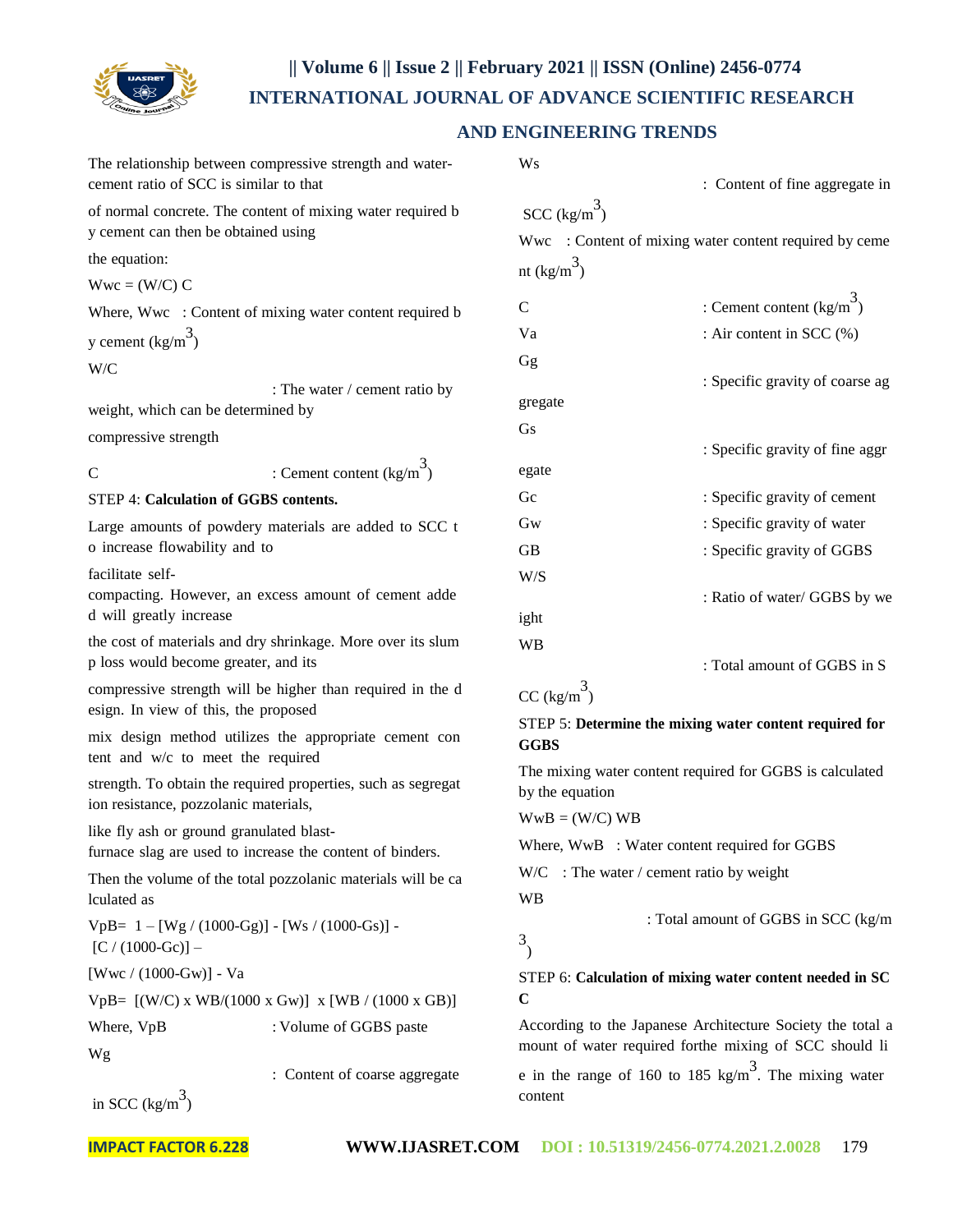

## **AND ENGINEERING TRENDS**

required by SCC is the total amount of water needed for cement and GGBS in the mix.

Therefore it can be calculated as follows

 $Ww = Wwc + WwB$ 

#### STEP 7: **Calculation of superplasticizer dosage**

Adding an adequate dosage of super plasticizer can i mprove the flowability, self

compacting ability and segregation resistance of fre sh SCC for meeting the design

requirements. Water content of the SP can be regarded as p art of the mixing water. If dosage of

superplasticizer used is equal to n% of the amount of bi nders and its solid content of super

plasticizer is m%, then the dosage can be obtained as follo ws:

 $Wsp = n\% (C + WB)$ 

 $Wwsp = (1-m\%) Wsp$ 

Where, Wsp : Dosage of SP used

Wwsp : Water content in SP

| $n\%$ | : Percentage of the amount of binders    |
|-------|------------------------------------------|
| $m\%$ |                                          |
|       | : Percentage of the solid content of sup |

erplasticizer

WB

3 )

C : Cement content  $\text{(kg/m)}^3$ 

STEP 8: **Adjustment of mixing water content needed in SC C**

: Total amount of GGBS in SCC (kg/m

According to the moisture content of the aggregate at the ready mix concrete plant or

construction site, the actual amount of water used for mixin g should be adjusted.

Amount of mixing water needed in SCC,

 $W = Wwc + WwB - Wwsp$ 

#### STEP 9: **Trial mixes and tests on SCC properties**

Trail mixes can be carried out using the contents of the materials calculated as above.Then, quality control tests

for SCC should be performed to ensure that the f ollowing

requirements are met:

Results of slump flow, L-

box and Vfunnel tests should be as per the specifications ofthe recommended range should be satisfied for PFSCC differs because of decrease inflow due to addition of fibr es in order to satisfy the flow properties extra dosage of

super plasticizer was added.

 $\Box$  The segregation phenomenon of materials should be sat isfactory.

#### $\Box$  Water –

binder ratio should satisfy the requirements of durability an d strength.

**1.**  $\Box$  Air content should meet the requirement of the mix design

## **IV RESULTS AND ANALYSIS**

#### **4.2 COMPRESSIVE STRENGTH OF SCC**

**Table 4.9 Compressive strength of SCC after 28 days of water curing**

|                         |        |                |                 | Average         |  |
|-------------------------|--------|----------------|-----------------|-----------------|--|
|                         | $%$ of | <b>Failure</b> | Compressive     | compressive     |  |
| Sl.No.                  | fibre  | load           | strength in     | strength in     |  |
|                         |        | <b>CKN)</b>    | mm <sup>2</sup> | mm <sup>2</sup> |  |
| ٦                       |        | 1060           | 40.11           |                 |  |
| $\overline{\mathbf{2}}$ | 0%     | 1102           | 40.24           | 40.2            |  |
| 3                       |        |                | 1089<br>40.21   |                 |  |
| 4                       |        | 1128           | 41.52           |                 |  |
| 3                       | 0.25%  | 1098           | 40.98           | 41.3            |  |
| $\overline{6}$          |        | 1132           | 41.5            |                 |  |
| 7                       |        | 1142           | 41.72           |                 |  |
| $\overline{\mathbf{s}}$ | 0.5%   | 1123           | 41.56           | 41.5            |  |
| ०                       |        | 1108           | 41.35           |                 |  |
| 10                      |        | 1156           | 42.6            |                 |  |
| 11                      | 0.75%  | 1187           | 43.0            | 42.6            |  |
| 12                      |        | 1148           | 42.25           |                 |  |
| 13                      |        | 1205           | 44.21           |                 |  |
| 14                      |        | 1187           | 43.32           |                 |  |
| 15                      | 1.0%   | 1198           | 44.01           | 43.8            |  |
| 16                      |        | 1182           | 43.30           |                 |  |
| 17                      | 1.1%   | 1156           | 42.29           | 42.9            |  |
| 18                      |        | 1185           | 43.33           |                 |  |
| 19                      |        | 1176           | 43.27           |                 |  |
| 20                      | 1.2%   | 1144           | 41.58           | 42.1            |  |
| 21                      |        | 1139           | 41.54           |                 |  |
| 22                      |        | 1159           | 42.31           |                 |  |
| 23                      | 1.3%   | 1119           | 41.44           | 41.7            |  |
| $\overline{A}$          |        | 1121           | 41.46           |                 |  |



**Table 4.10 Compressive strength of SCC after 56 days of water curing**

**Table 4.10 Compressive strength of SCC after 56 days of w ater curing**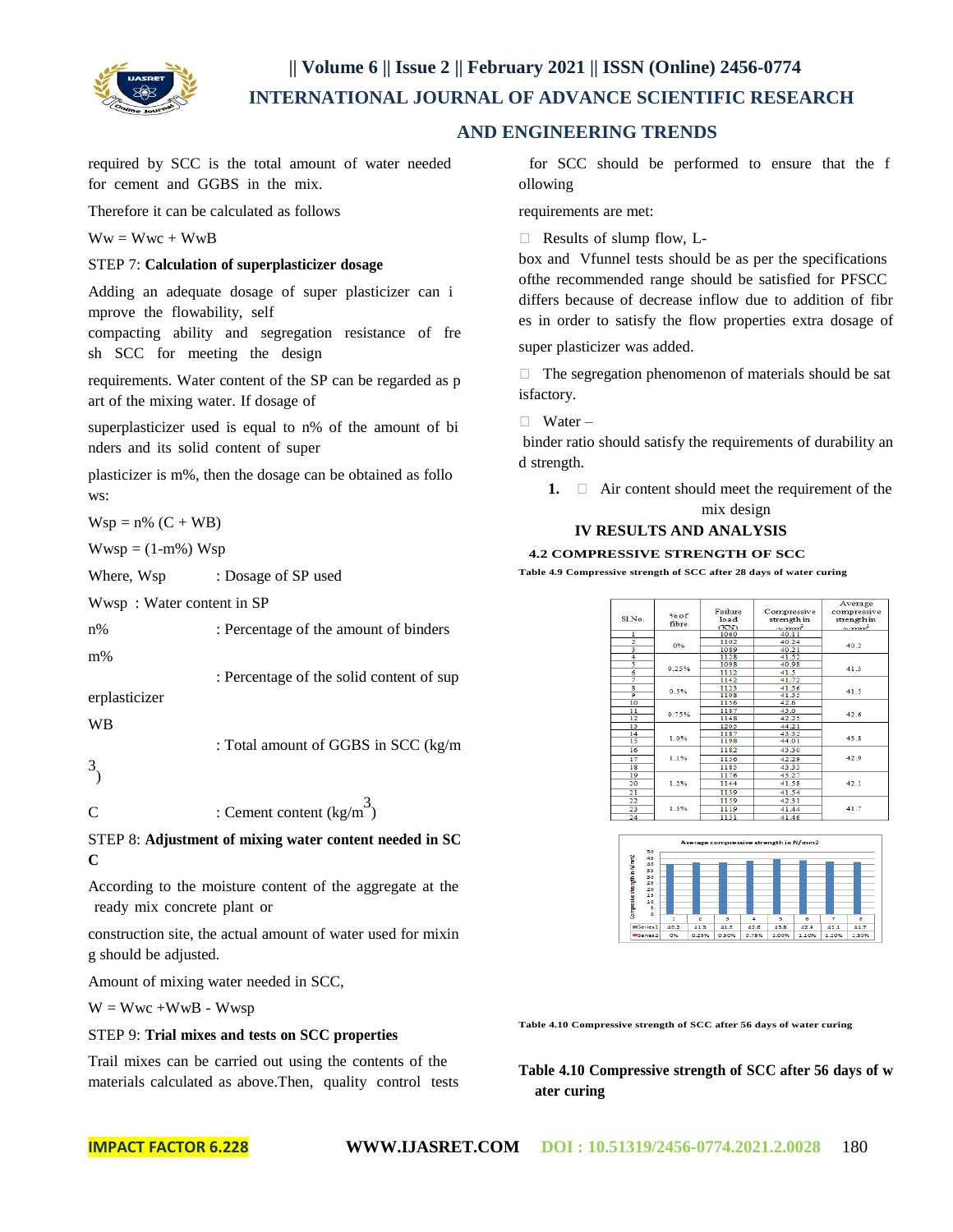

## **AND ENGINEERING TRENDS**

| Sl.No. | $%$ of<br>Fihre | Failure<br>load | Compressive<br>strength in | Average<br>compressive<br>strength in |
|--------|-----------------|-----------------|----------------------------|---------------------------------------|
|        |                 | 979             | 43.50                      |                                       |
| Ž.     |                 | 976             | 43.37                      | 43.40                                 |
| ą      | 0%              | 975             | 43.35                      |                                       |
| 4      |                 | 1004            | 44 64                      |                                       |
| ς      |                 | 987             | 43.86                      | 44.35                                 |
| 6      | 0.25%           | 1003            | 44.56                      |                                       |
| 7      |                 | 1004            | 44 64                      |                                       |
| я      |                 | 998             | 44 36                      | 44.42                                 |
| 9      | 0.5%            | 996             | 44 28                      |                                       |
| 10     |                 | 986             | 44.80                      |                                       |
| 11     |                 | 995             | 44 90                      | 44.8                                  |
| 12     | 0.75%           | 976             | 44.76                      |                                       |
| 13     |                 | 1017            | 4518                       |                                       |
| 14     |                 | 1014            | 45.06                      | 45.42                                 |
| 15     | 1.0%            | 1036            | 46.04                      |                                       |
| 16     |                 | 999             | 44.40                      |                                       |
| 17     | 1.1%            | 987             | 43.86                      |                                       |
| 18     |                 | 990             | 44.34                      | 44.2                                  |
| 19     |                 | 995             | 44.24                      |                                       |
| 20     | 1.2%            | 960             | 42.68                      |                                       |
| 21     |                 | 952             | 42.32                      | 43.08                                 |
| 22     |                 | 978             | 43.46                      |                                       |
| 23     | 1.3%            | 954             | 42.40                      |                                       |
| 24     |                 | 952             | 42.20                      | 42.72                                 |



**Figure 4.2 Average compressive strengths of SCC after 56 days of water curing**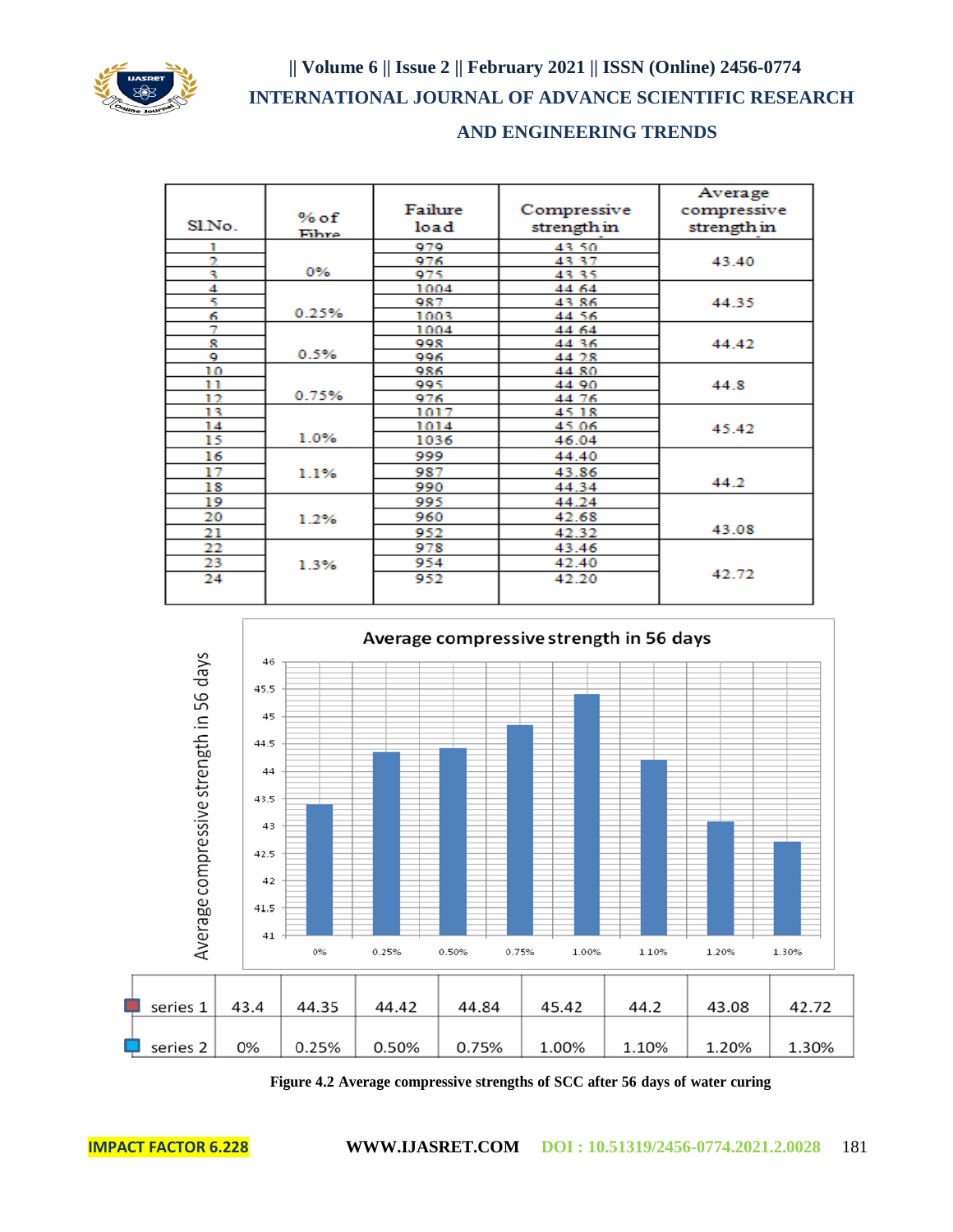

## **AND ENGINEERING TRENDS**

|                |        |         |                   | Average               |
|----------------|--------|---------|-------------------|-----------------------|
|                | $%$ of | Failure | Compressive       | compressive           |
| Sl.No.         | Fibre  | load    | strength in       | strength in           |
|                |        | (KN)    | N/mm <sup>2</sup> | $\frac{N/mm^2}{44.5}$ |
| ı              |        | 1008    | 44.80             |                       |
| $\overline{2}$ | 0%     | 1000    | 44.46             |                       |
| 3              |        | 995     | 44.22             |                       |
| 4              |        | 1028    | 45.68             | 45.42                 |
| 5              | 0.25%  | 1012    | 44.96             |                       |
| 6              |        | 1027    | 45.64             |                       |
| 7              |        | 1031    | 45.82             | 45.6                  |
| 8              | 0.5%   | 1025    | 45.56             |                       |
| 9              |        | 1020    | 45.32             |                       |
| 10             |        | 1011    | 45.92             | 45.7                  |
| 11             | 0.75%  | 1018    | 45.80             |                       |
| 12             |        | 1000    | 45.44             |                       |
| 13             |        | 1032    | 45.86             | 46                    |
| 14             | 1.0%   | 1037    | 46.08             |                       |
| 15             |        | 1031    | 45.84             |                       |
| 16             |        | 1022    | 45.40             | 45.1                  |
| 17             | 1.1%   | 1008    | 44.78             |                       |
| 18             |        | 1016    | 45.16             |                       |
| 19             |        | 1019    | 45.28             | 44.8                  |
| 20             | 1.2%   | 1009    | 44.84             |                       |
| 21             |        | 998     | 44.34             |                       |
| 22             |        | 995     | 44.20             | 43.76                 |
| 23             | 1.3%   | 983     | 43.68             |                       |
| 24             |        | 977     | 43.40             |                       |

**Table 4.11 Compressive strength of SCC after 90 days of water curing**



**4.5.5 Impact resistance and Impact energy of SCC after 60 days of acid curing**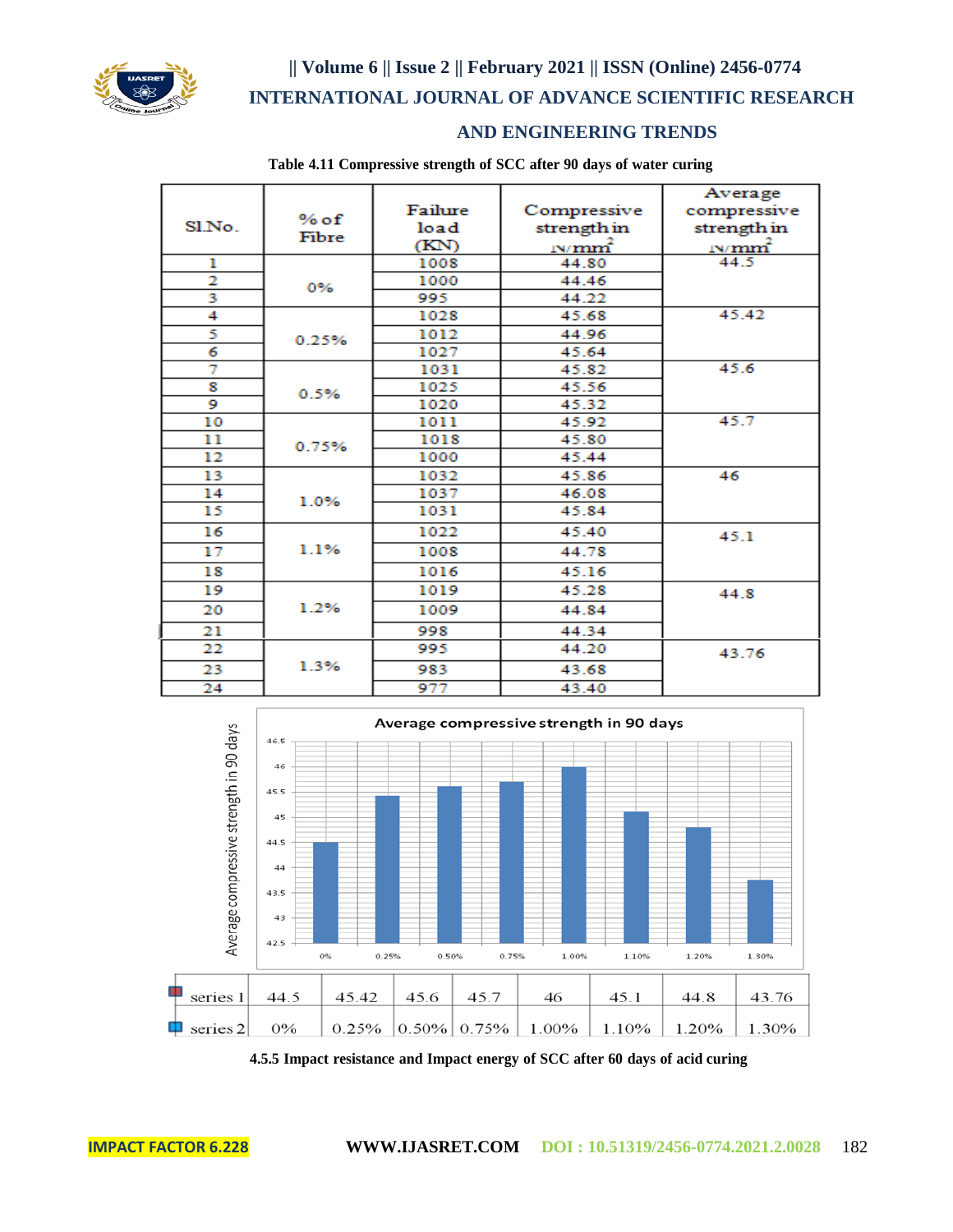

## **AND ENGINEERING TRENDS**

**Table 4.18 Impact resistance and Impact energy of SCC after 60 days of acid curing**

|                | % of  |                         | Impact<br>Resistance<br>(blows) |             | Average Impact<br>Resistance<br>(blows) |                                    | <b>Impact Energy</b><br>(Nm) |             | Average Impact<br>Energy (Nm) |  |
|----------------|-------|-------------------------|---------------------------------|-------------|-----------------------------------------|------------------------------------|------------------------------|-------------|-------------------------------|--|
| Sl.No          | Fibre | $\mathbb{R}^n$<br>crack | Failure                         | Тĸ<br>crack | Failure                                 | $\mathbf{I}^{\mathbf{a}}$<br>crack | Failure                      | Тĸ<br>crack | Failure                       |  |
| ı              |       | 3                       | 4                               |             |                                         | 26.19                              | 34.92                        |             |                               |  |
| $\overline{2}$ | 0%    | 3                       | 4                               | з           | 4                                       | 26.19                              | 34.92                        | 23.28       | 32.01                         |  |
| 3              |       | $\overline{2}$          | 3                               |             |                                         | 17.46                              | 26.19                        |             |                               |  |
| 4              |       | 3                       | 5                               |             |                                         | 26.19                              | 43.65                        |             |                               |  |
| 5              | 0.25% | 4                       | 7                               | 4           | 7                                       | 34.92                              | 61.11                        | 32.01       | 61.11                         |  |
| 6              |       | 4                       | 9                               |             |                                         | 34.92                              | 78.57                        |             |                               |  |
| 7              |       | 4                       | 14                              |             |                                         | 34.92                              | 112.22                       |             |                               |  |
| 8              | 0.50% | 4                       | 9                               | 4           | 11                                      | 34.92                              | 78.57                        | 34.92       | 92.70                         |  |
| 9              |       | 4                       | 10                              |             |                                         | 34.92                              | 87.31                        |             |                               |  |
| 10             |       | 5                       | 16                              |             |                                         | 43.65                              | 139.68                       |             |                               |  |
| 11             | 0.75% | 5                       | 13                              | 5           | 16                                      | 43.65                              | 113.49                       | 40.74       | 139.68                        |  |
| 12             |       | 4                       | 19                              |             |                                         | 34.92                              | 165.87                       |             |                               |  |
| 13             |       | з                       | 24                              |             |                                         | 26.19                              | 209.52                       |             |                               |  |
| 14             | 1%    | 5                       | 17                              | 5           | 21                                      | 43.65                              | 148.41                       | 40.74       | 183.33                        |  |
| 15             |       | 6                       | 22                              |             |                                         | 52.38                              | 192.06                       |             |                               |  |
| 16             |       | 4                       | 21                              |             |                                         | 34.92                              | 183.33                       |             |                               |  |
| 17             | 1.1%  | 4                       | 16                              | 4           | 18                                      | 34.92                              | 139.68                       | 34.92       | 157.14                        |  |
| 18             |       | 4                       | 17                              |             |                                         | 34.92                              | 148.41                       |             |                               |  |
| 19             |       | 3                       | 15                              |             |                                         | 26.19                              | 130.95                       |             |                               |  |
| 20             | 1.2%  | 4                       | 12                              | 4           | 15                                      | 34.19                              | 104.76                       | 31.52       | 128.04                        |  |
| 21             |       | 4                       | 17                              |             |                                         | 34.19                              | 148.41                       |             |                               |  |
| 22             |       | 3                       | $\overline{\tau}$               |             |                                         | 26.19                              | 61.11                        |             |                               |  |
| 23             | 1.3%  | 3                       | 13                              | з           | 12                                      | 26.19                              | 113.50                       | 26.19       | 104.76                        |  |
| 24             |       | 3                       | 16                              |             |                                         | 26.19                              | 139.69                       |             |                               |  |



**Figure 4.10 Average impact resistance of SCC after 60 days acid curing**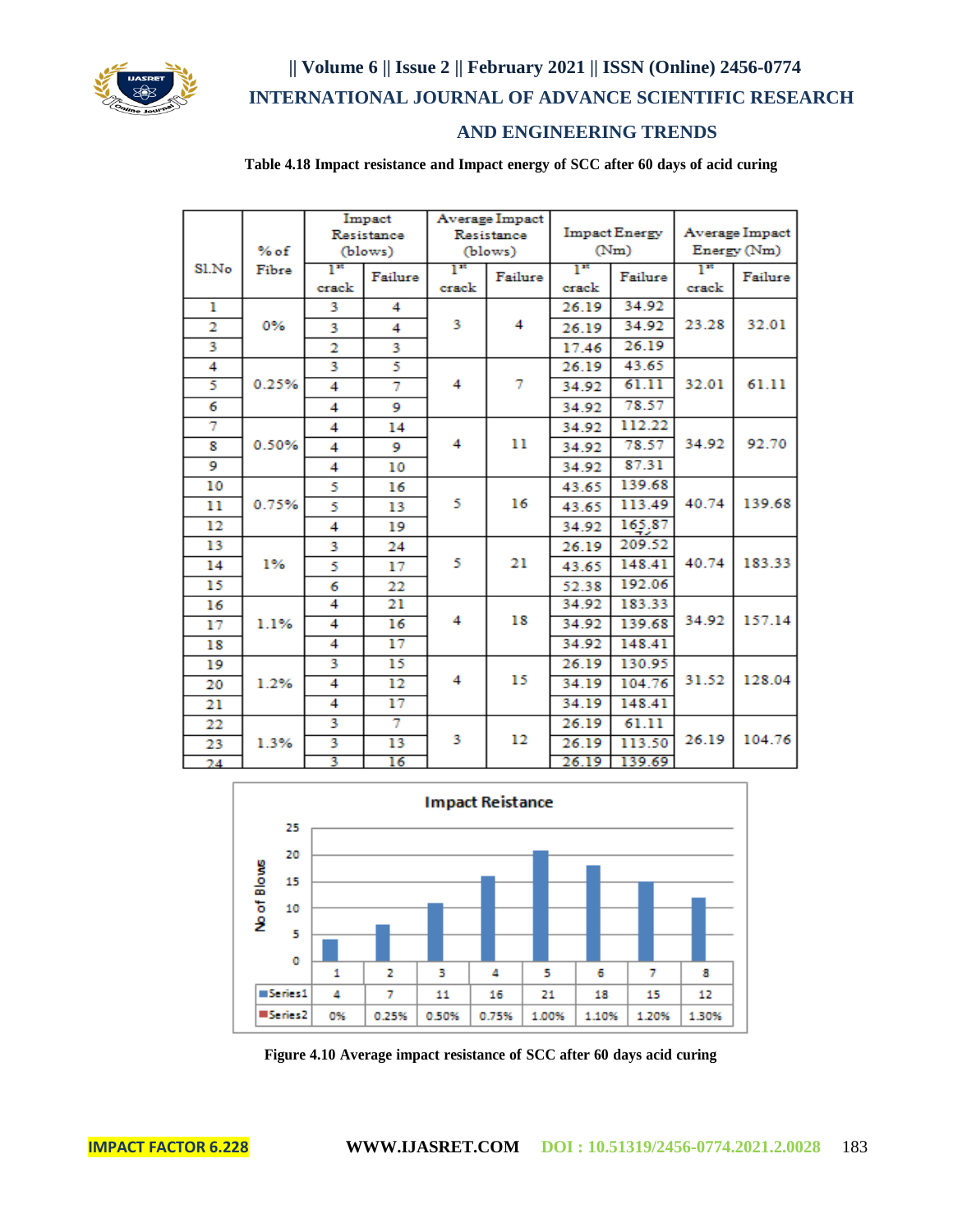

## **AND ENGINEERING TRENDS**



#### **Figure 4.11 Average impact energy of SCC after 60 days acid curing**

In order to evaluate the effects of plastic fiber addition on hardened properties of SCC,the impact resistance and impact energy of the concrete specimens tested after 60 days ofsulphuric acid curing with a pH 2. The following Table 4.10 and 4.11 shows the 60 days durability test on impact resistance and impact energy.

From the above graph, it indicated that the impact resistance and impact energy tends to increase when the fiber added up

to 1.0 percent, and then decrease after 1.0 percent of plastic fiber addition.

**4.5.6 Impact resistance and Impact energy of SCC after 90 days of acid**

**curing**

**Table 4.19 Impact resistance and impact energy of SCC af ter 90 days of acid curing**

|                      |         |          | Impact                   | Average Impact |         |                      |          |                       |         |
|----------------------|---------|----------|--------------------------|----------------|---------|----------------------|----------|-----------------------|---------|
|                      |         |          | <b>Resistance</b>        | Resistance     |         | <b>Impact Energy</b> |          | <b>Average Impact</b> |         |
|                      | $96$ of | (blows)  |                          | (blows)        |         | (Nm)                 |          | Energy (Nm)           |         |
| SLNo                 | Fibre   | $1^{25}$ | Failure                  | $1^{25}$       | Failure | $1^{25}$             | Failure  | $1^{25}$              | Failure |
|                      |         | crack    |                          | crack          |         | crack                |          | crack                 |         |
| п                    |         | з        | s                        |                |         | 26.19                | 43.65    |                       |         |
| 2                    | 0%      | з        | 5                        | з              | 5.      | 26.19                | 46.65    | 26.19                 | 40.74   |
| з                    |         | з        | 4                        |                |         | 26.19                | 34.92    |                       |         |
| $\blacktriangleleft$ |         | з        | ۰                        |                |         | 26.19                | 78.57    |                       |         |
| 5                    | 0.25%   | 4        | $\overline{\mathcal{F}}$ | 4              | s       | 34.92                | 61.11    | 32.01                 | 72.75   |
| 6                    |         | 4        | ۰                        |                |         | 34.92                | 78.57    |                       |         |
| $\overline{\tau}$    |         | 4        | 10                       |                |         | 34.92                | 87.30    |                       |         |
| я                    | 0.50%   | 4        | 11                       | 4              | 12      | 34.92                | 96.03    | 34.92                 | 104.63  |
| ۰                    |         | 4        | 15                       |                |         | 34.92                | 130.58   |                       |         |
| 10                   |         | 4        | 13                       |                |         | 34.92                | 113.49   |                       |         |
| 11                   | 0.75%   | 5        | 18                       | 4              | 18      | 43.65                | 157.14   | 37.83                 | 157.14  |
| 12                   |         | 4        | 23                       |                |         | 34.92                | 200.7949 |                       |         |
| 13                   |         | 4        | 17                       |                |         | 34.92                | 148.41   |                       |         |
| 14                   | 1%      | ×.       | 23                       | 5              | 21      | 43.65                | 200.79   | 40.74                 | 192.04  |
| 15                   |         | 6        | 26                       |                |         | 52.38                | 226.93   |                       |         |
| 16                   |         | в        | 15                       |                |         | 26.19                | 130.95   |                       |         |
| 17                   | 1.1%    | 4        | 18                       | 4              | 18      | 34.92                | 157.14   | 32.01                 | 157.14  |
| 18                   |         | 4        | 21                       |                |         | 34.92                | 183.33   |                       |         |
| 19                   |         | з        | 14                       |                |         | 26.19                | 122.22   |                       |         |
| 20                   | 1.2%    | 4        | 12                       | 4              | 14      | 34.19                | 104.76   | 31.52                 | 122.22  |
| 21                   |         | 4        | 16                       |                |         | 34.19                | 139.68   |                       |         |
| 22                   |         | 2        | s.                       |                |         | 17.46                | 69.84    |                       |         |
| 23                   | 1.3%    | з        | 12                       | в              | 12      | 26.19                | 104.76   | 23.28                 | 101.18  |
| 24                   |         | з        | 15                       |                |         | 26.19                | 130.95   |                       |         |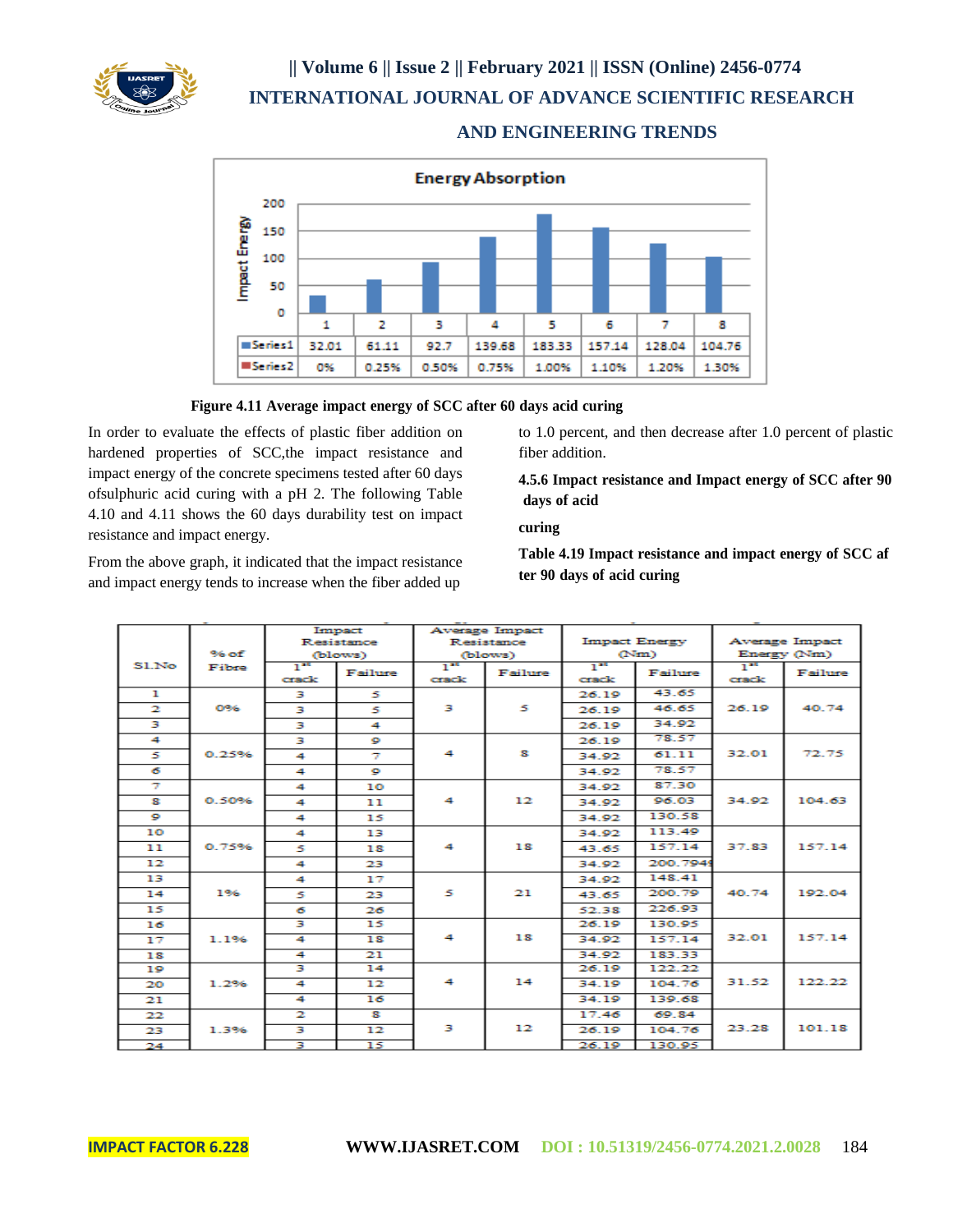

 **AND ENGINEERING TRENDS**



## **Figure 4.12 Average impact resistance of SC C after 90 days acid curing**



In order to evaluate the effects of plastic fiber addition on hardened properties of SCC,the impact resistance and impact energy of the concrete specimens tested after 90 days ofsulphuric acid curing with a pH 2. The following Table 4.12 and 4.13 shows the 90 days durability test on impact resistance and impact energy. From the above graph, it indicated that the impact resistance and impact energy tends to increase when the fiber added up to 1.0 percent, and then decrease after 1.0 percent of plastic fiber addition.

### VI . **CONCLUSION**

Based on the tests results of the fresh and hardened stat e of self compacting concrete with

plastic fiber, the following conclusions can be drawn

 $\Box$  In the fresh state of SCC, when the percentage of plasti c fibres increased it caused lower

flow ability and passing ability of SCC mixes.

 Based on the fresh concrete properties it can be co ncluded that higher the powder

content in SCC mixes higher will be the slump flow.

 $\Box$  SCC gives good finishing as compared to ordinary con crete without any external means

#### of compaction.

 $\Box$  SCC mix was developed without using viscosity modif ying agent (VMA).

 $\Box$  It is advantageous to mix the super plasticizer a nd water initially and mix the

constituents for six minutes for achieving better adsorptio n on cement particles and to

get good results of the fresh properties.

 $\Box$  The addition of 1% of fibres attains maximum compr essive strength, flexural strength

and impact resistance compared to 0.25%, 0.5%, 0.75% , 1.1%, 1.2% and 1.3% of

fibres.

 $\Box$  After immersing in sulphuric acid with a pH 2 for 30, 60 and 90 days, the impact

resistance was found to be increasing up to1% of fibres.

 $\Box$  The impact resistance of fibre reinforced self-

compacting concrete with 1% plastic fibre

content was found to be more when compared with impa ct resistance of SCC without

plastic fibres.

 $\Box$  By experimental investigations it is indicated that t he strength parameters such as

compressive strength, impact strength and flexure strength after 28, 30, 60 and 90 days

is more when compare to the normal SCC.(compared to SC C without plastic fibers)